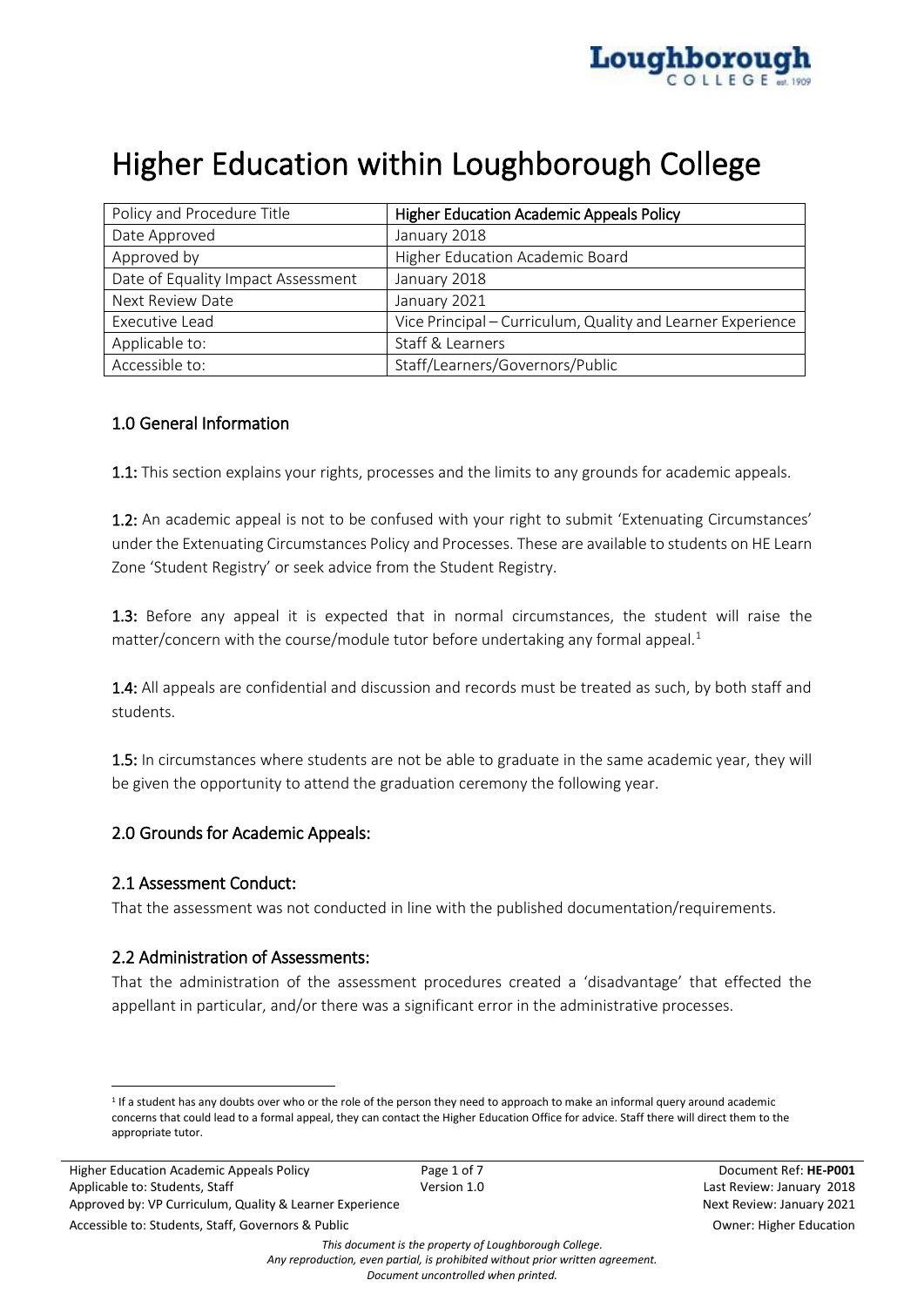

## 2.3 Consideration by assessors/assessment boards:

That the assessor or the assessment board failed to consider all significant matters related to the student raised prior to the assessment task(s) or the assessment boards consideration.

#### 3.0 Reasons why you cannot appeal:

**3.1:** You cannot appeal against an academic judgement i.e. the grade given to you by an approved assessor.

3.2: You cannot appeal if you are considering a complaint but have not yet lodged it or begun the processes of undertaking and having a complaint investigated. 2

#### 4.0 How to make an Academic Appeal:

4.1 There are three routes to appeal:

- 1) To Loughborough College using the rules for appeal procedures, where the programme is a designated Higher Education Programme (Levels 4 -6), and the programme is subject to Higher Education Regulations by QAA/HEFCE/OfS, and internally requires Exam Board consideration.
- 2) To the awarding body (University or other) that validates the awards available at Loughborough College. Normally, this route would not be used until the internal appeals process has taken place in (1) above. You must seek advice from your programme leader/Student Registry if you have any doubts.
- 3) External Awards: where a professional body awards a qualification through the College, there may be a route to appeals with said professional body. Again, normally, this route would not be used until the internal appeals process has taken place in (1) above. You must seek advice from your programme leader/Student Registry if you have any doubts.

#### 5.0 Appeal Procedures:

**.** 

5.1: Formal appeals (not informal queries- 1.3) can only be made when the results from an assessment are 'formally released' following the appropriate exam boards.

5.2: When the student receives their exam board published results, they should approach the programme leader for advice. Discuss any concerns and consider if the matter can be resolved at this stage.

<sup>&</sup>lt;sup>2</sup> Where a complaint is on-going, a judgement can be taken by the Extenuating Circumstances panel that the on-going complaint had an adverse impact of the students' ability to complete the assessment, in such as case, the panel can make a recommendation to the assessment board. It must be made clear, how the process of the complaint has substantially adversely effected the students ability i.e. the hearing coincided on the day the exam was sat; the student had a practical exam in the work place, and on the same day had to travel to college for a hearing/investigation meeting etc.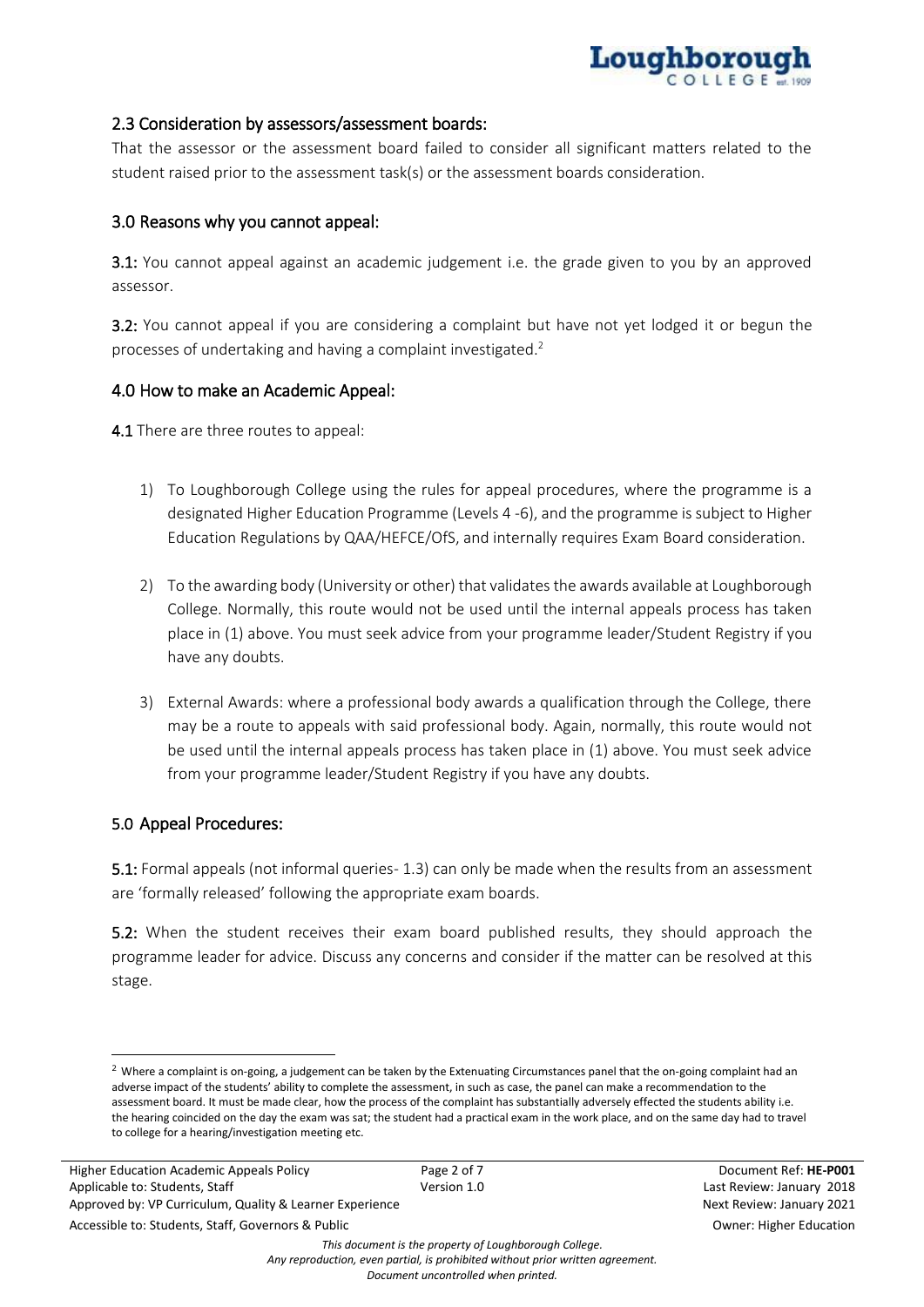

5.3: If the discussion fails to resolve the matter, the student can submit an appeal form (available on HE Learn Zone) to the Student Registry within 21 working days of the formal publication of results.

5.4: In the case of the award being a 'franchised award', students should seek advice from the appropriate awarding bodies; the college has no management controls over the appeal to the next stage. Therefore, at this stage, after publication of the results by the awarding university exam board, and having sought clarification from the Loughborough College programme leader, the student would refer themselves to the relevant university's appeal processes. The programme leader is required to offer advice on how to complete this stage.

5.5: For all other students not on a 'franchised award' (see 5.4), a completed form will be submitted to the Student Registry and checked for completeness. All must be:

- a) Signed and dated.
- b) Have evidence attached.
- c) Explain clearly the specific ground(s) for an appeal (see section 2.0).

5.6: The College will reject an appeal where the information submitted is not complete.

## 6.0 Receipt of Appeals:

The Head of Higher Education will normally acknowledge receipt of the appeal within 5 working days. Before they contact the student, they will have confirmed with the Vice Principal Curriculum, Quality and Learner Experience that the appeal meets the requirements above and will have nominated a staff member to investigate the appeal. Students are advised that a complex appeal, requiring an investigation and an appeals panel can take up to 4 months. In the interim, students are strongly advised to continue with, and engage fully in, their programme of study.

# 7.0 Key Officers:

Copies of the appeal must be provided to:

- 1) The Chair of the Assessment Board
- 2) Vice Principal Curriculum, Quality and Learner Experience
- 3) The Programme Leader
- 4) Curriculum Manager

#### 8.0 Next Steps:

The Head of Higher Education may collect evidence related to the appeal from relevant academic staff or assessment board members, minutes of external examiners and will always consult with the Vice Principal Curriculum, Quality and Learner Experience.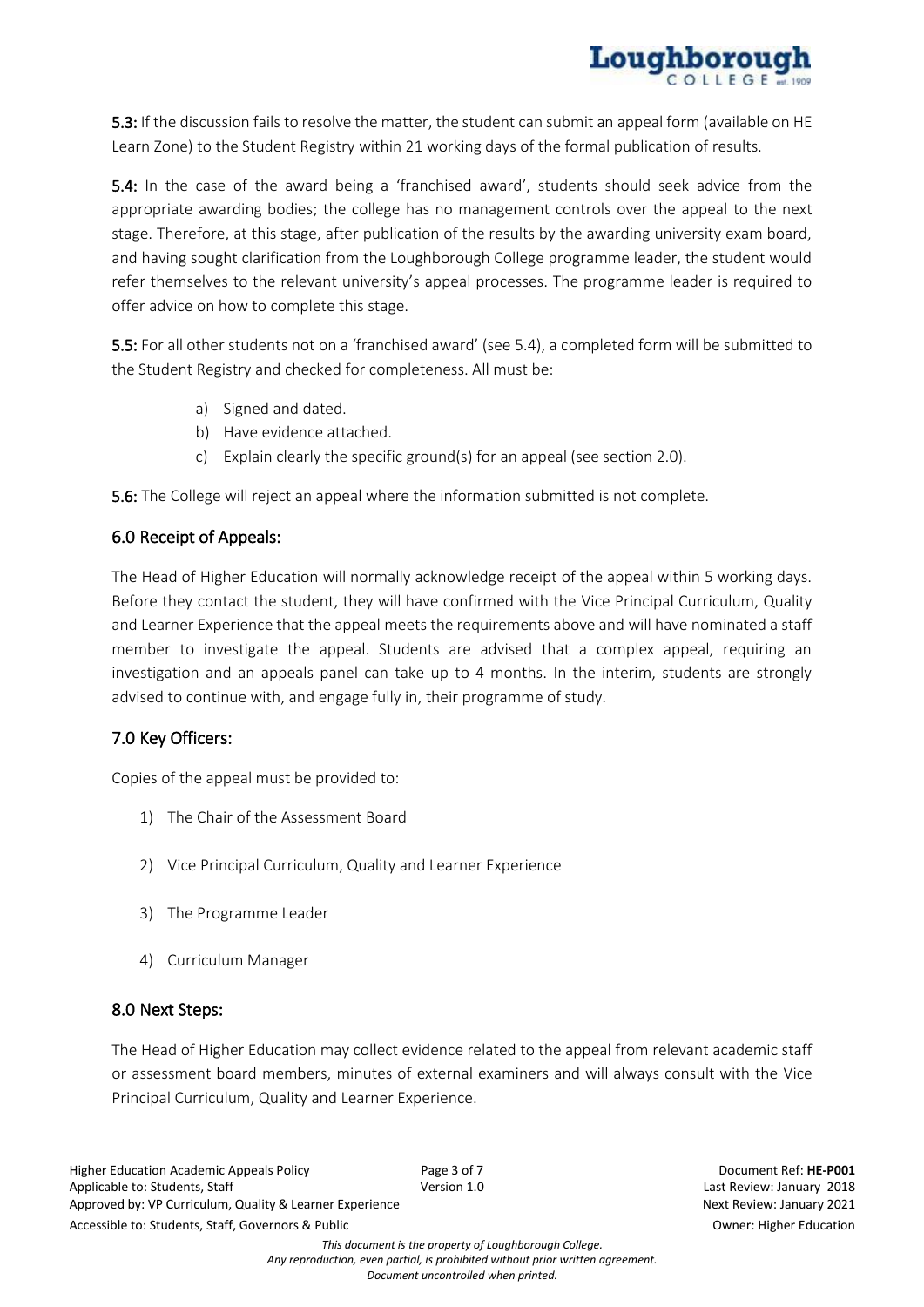

8.1: If after (8) the Head of Higher Education (or nominee) concludes that the appeal does not meet the guidance set out in (2) Grounds for Academic Appeals: the Head of Higher Education will recommend to the Vice Principal Curriculum, Quality and Learner Experience that the appeal is rejected.

8.2: If the Head of Higher Education (or nominee) conclude that there are grounds under section 2, consultation with the board and external examiner will take place. The consultation with the board and external examiner will lead to a recommendation for next steps. If the conclusion is further steps that DO NOT include an Appeals Panel, this recommendation must be explained clearly to the Chair of the Board and reported back to the next board.

8.3: The Student Registry will normally notify the student within 14 working days of the decision.

8.4: The student has 14 days to respond. If they reject the recommendations arising from the action in (10.0), they are required to provide explicit grounds for rejecting the recommendation and may request an appeals panel.

8.5: Vice Principal Curriculum, Quality and Learner Experience will review the appeal and reject or refer to the Head of Higher Education to convene an Appeals Panel Hearing. The student will be informed of this decision in writing within 14 working days.

# 9.0 Conduct of Appeals Panel:

Head of Higher Education (or nominee) convenes an Appeals Panel, the membership will be:

- a) A Chair: Curriculum Manager with responsibility for curriculum teaching learning and assessment
- b) Two Academic Staff: from the HE Department. These members must not have any involvement in the students programme(s).
- c) A Student or Loughborough University Student Union Representative where required. These members must not have any involvement in the students programme(s).
- d) The Head of Higher Education: will act as secretary to the panel.

9.1: Students will be given a minimum of 14 working days' notice for any Appeals Panel hearing.

# 10.0 Student Obligations:

The student will prepare their own case and present that case and information to the panel. Detailed information must be submitted in advance to the panel whenever possible. Students should request any reasonable adjustments necessary in supporting them to making their case. Any such requests will be duly considered under equalities legislation.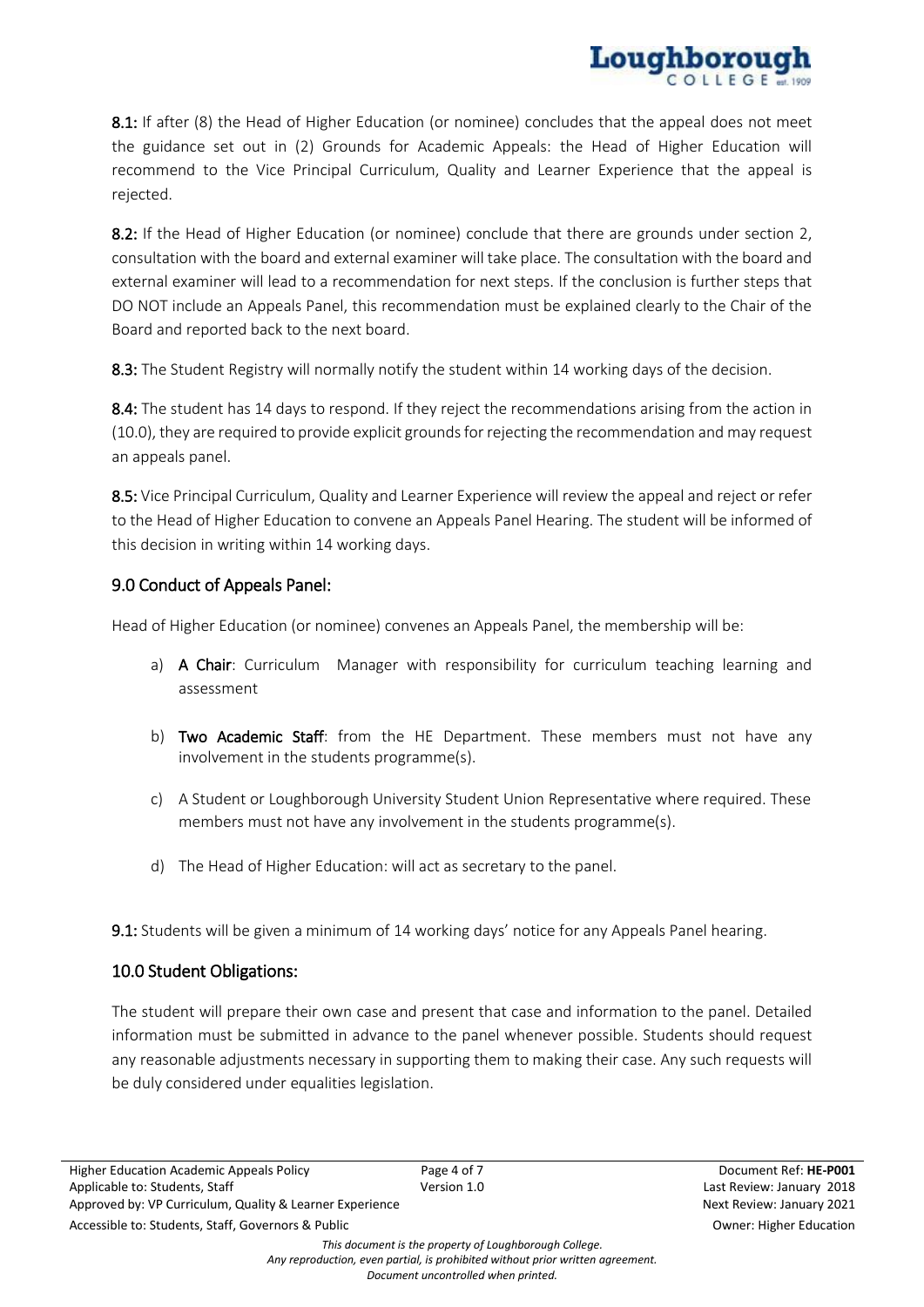

# 11.0 Support:

The student can bring a friend for support. The friend is not allowed to act as a representative. Where a student has assessed learning support needs, they should notify the Head of Higher Education or nominee of his/her needs, and seek guidance on the appropriateness of nominating a representative. The Head of Higher Education or nominee will consider any reasonable adjustments under the Equality Act 2010. Where a student is under 18, or assessed as vulnerable, they may be accompanied by a parent/carer or guardian. The panel must be made aware of who will be attending in support 7 days before the panel meets.

## 12.0 Witnesses:

Both the panel and the student can call witnesses, but they must give 7 days' notice to the Head of Higher Education or nominee.

## 13.0 Information:

Students would normally be provided with any relevant information unless such information is confidential i.e. provisional grades, other student profiles, staff information protected by data protection legislation etc. The student should be present throughout the hearing apart from when the panel meets in private to deliberate.

## 14.0 Conduct of Hearing:

- 1) Both the student and the panel may ask witnesses questions.
- 2) Witnesses must leave after they have given evidence.
- 3) No digital or audio recording of the panel is allowed.
- 4) No use of social media during the process is allowed.
- 5) No information relating to the panel members, students or witnesses should be published during or post the panel on any media or in any format.
- 6) Only the official minutes of the meeting and the panel's reports and recommendations constitute a valid and official record of the hearing.

# 15.0 Outcomes of panel hearings:

Based on the hearing there are only two recommendations that can be made:

1) The Panel upholds the decision of the assessment boards (or published final result).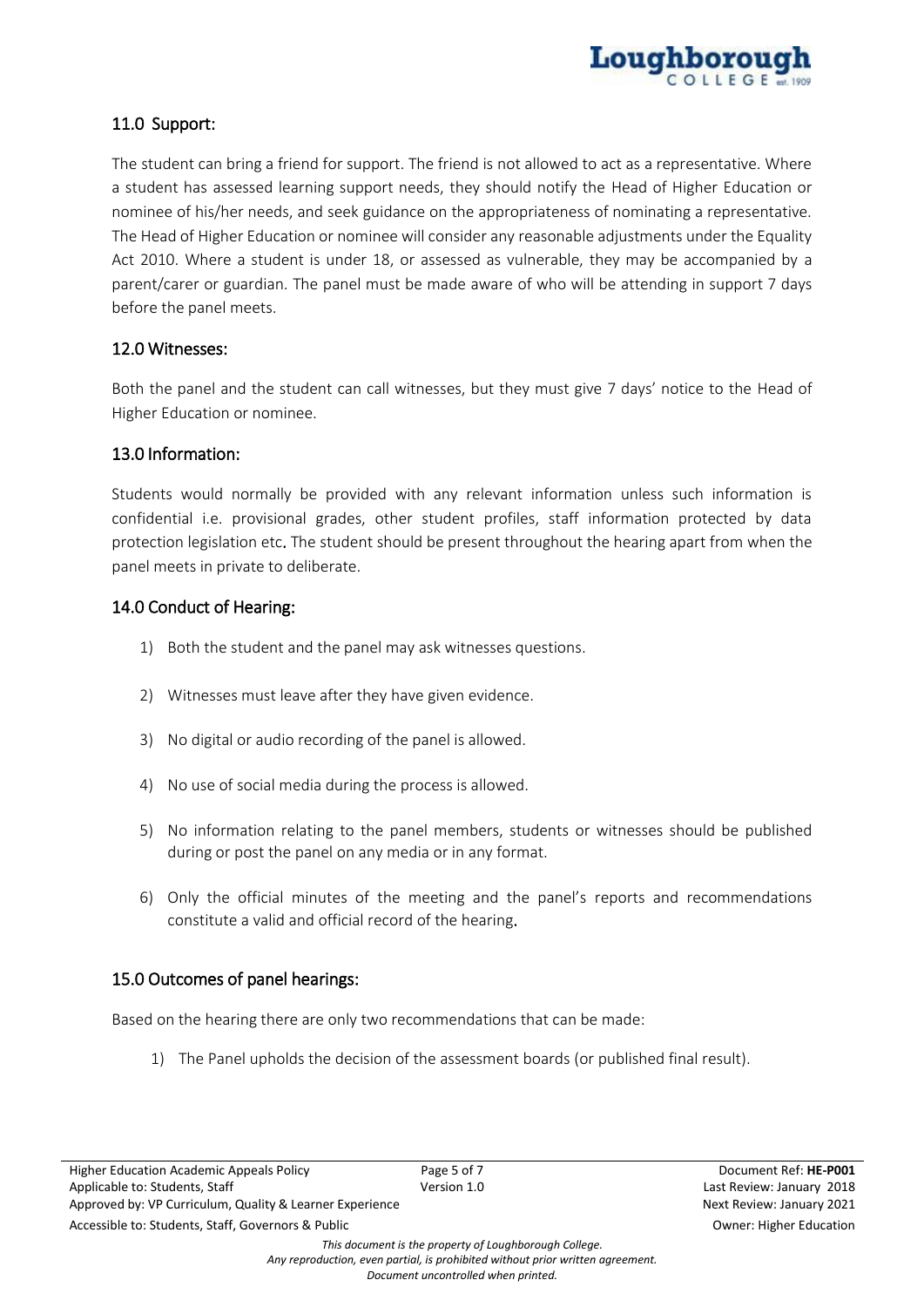

2) Require the assessment board to cancel the original recommendation or rescind the published result(s) and agree on a new recommendation.

## 16.0 Appeal:

16.1: There is no further appeal within Loughborough College, the panel decision is final.

16.2: Students may have rights to appeal to the awarding body/university or to a professional/external awarding body.

#### 17.0 Communicating the decision:

- 1. Normally the decision will be communicated verbally and immediately to the student following the deliberations of the Appeal Panel.
- 2. The Chair will produce a written report with its recommendations.
- 3. The report will normally be produced and distributed within 15 working days.
- 4. Copies will be provided to the student, Chair of Assessment Board, Vice Principal Curriculum, Quality and Learner Experience

## 18.0 Completion:

On completion of Loughborough College's Higher Education Appeals Procedures:

- 1. Students have been informed in writing that the college now views that matters are closed and completed.
- 2. The student retains the right to appeal to the Office of the Independent Adjudicator (OIA) [www.oiahe.org.uk](http://www.oiahe.org.uk/)

# 19.0 Appeals to Validating Institutions/Universities:

Where the processes outlined in the Higher Education Academic Appeals policy have been exhausted, or the student has been advised that the appeal should be made directly to the University and/or awarding body, then both the Programme Leader/Curriculum Manager and the Student Registry have a duty to provide guidance and support to the student in accessing the appeals processes of the validating institution.

# 20.0 Office for Independent Adjudication (OIA):

The student can exercise their right under the Office for Independent Adjudication (OIA) [www.oiahe.org.uk.](http://www.oiahe.org.uk/)

The OIA deals with individual complaints from students, normally when students have exhausted the college or university procedures of the provider. It is the students right to make a complaint directly to